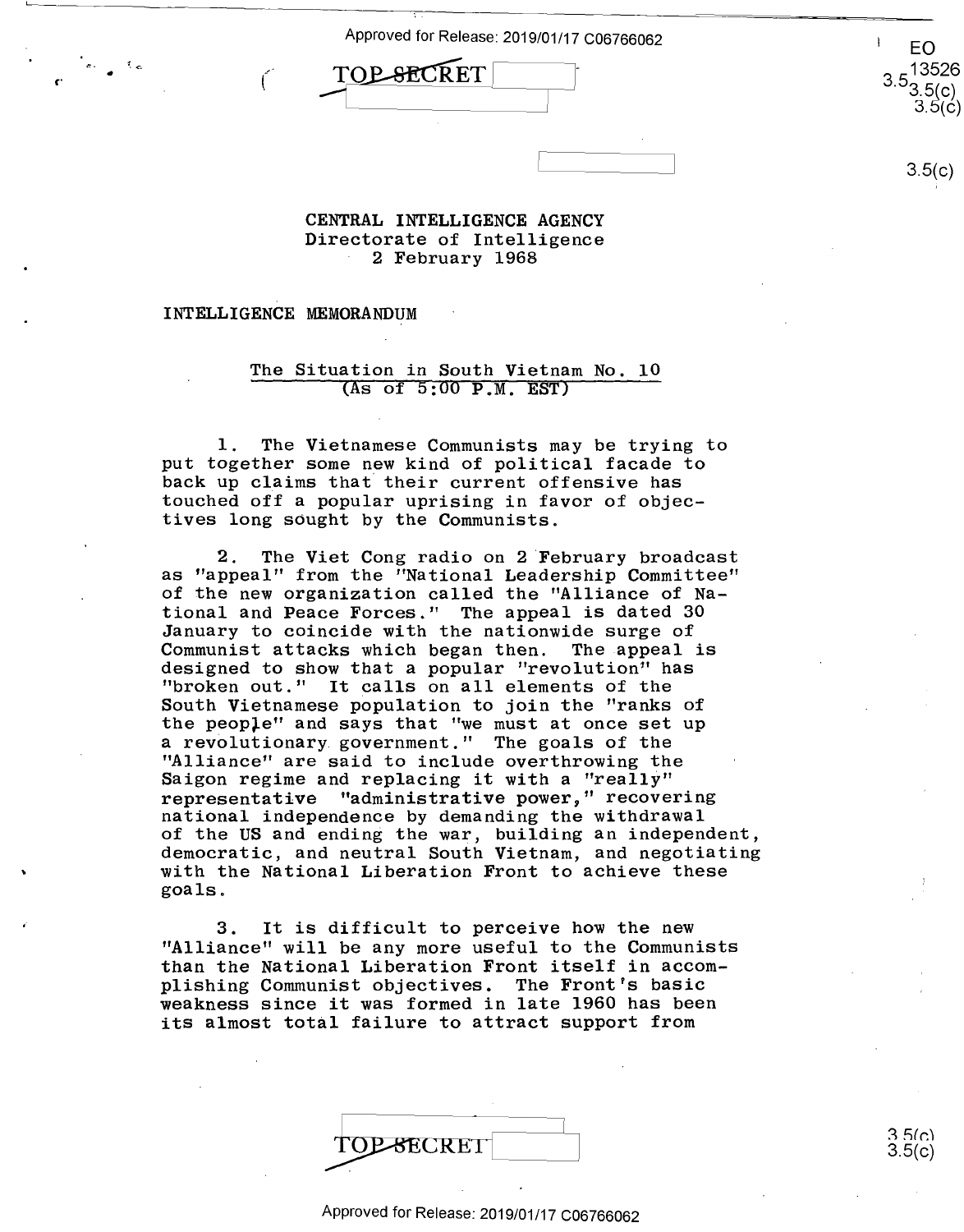Approved for Release: 2019/01/17 C06766062 Approved for Release: 2019/01/17 C06766062

TOP SEX TUP SECRET TOP SECRET (3.5(c)

politically significant individuals and groups in politically significant individuals and groups in South Vietnam. SOuth Vietnam. '

4. So far the new "Alliance" shows no signs 4. So far the new "Alliance" shows no signs of being anything more than a paper organization. of being anything more than <sup>a</sup> paper organization. Although it is presented as a "national" apparatus, Although it is presented as <sup>a</sup> "national" apparatus, Communist broadcasts have referred specifically only Communist broadcasts have referred specifically only to alliances in the cities· of Saigon and Hue. 'to alliances in the cities of Saigon and Hue.

5. There are no details about the organization 5. There are no details about the organization in Saigon. A Hanoi broadcast reported its establish-in Saigon. A Hanoi broadcast reported its establish ment and said it issued a manifesto. Hanoi claims, ment and said it issued <sup>a</sup> manifesto. Hanoi claims, however, that in Hue the alliance is headed by Le however, that in Hue the alliance is headed by Le Van Hao, a doctor of ethnology and professor of Saigon Van Hao, <sup>a</sup> doctor of ethnology and professor of Saigon and H\le universities. Hao reportedly read an "appeal" and Hue uniVersities. Hao reportedly read an "appeal" over Hue radio. over Hue radio. -

6. Le Van Hao seems to be a non-Communist politi-6. Le Van Hao seems to be <sup>a</sup> non—Communist politi cal nonentity of the same stripe found throughout the ranks of the National Liberation Front. He was active ranks cf the National Liberation Front. He was active in the 1966 Buddhist struggle movement and was im-in the 1966 Buddhist struggle movement and was im prisoned.for his participation between June and October prisoned for his participation between June and October of that year. He has also been mentioned in connection of that year. He has also been mentioned in connection with the Hung Viet Party, a small, little known anti-with the Hung Viet Party, <sup>a</sup> small, little known anti government group formed in central Vietnam during or government group formed in central Vietnam during or shortly after the struggle movement, and, at some time before the struggle was editor of a leftist magazine fore the struggle was editor of <sup>a</sup> leftist magazine Vietnam Vietnam. Vietnam Vietnam.

7. Little is known of Hao's influence in central Vietnam or even at Hue University, but he may be able Vietnam or even at Hue University, but he may be able to generate some support for his "alliance" among to generate some support for his "alliance" among university students, who have frequently been active university students, who have frequently been active in antigovernment agitation. There is no evidence in antigovernment agitation. There is no evidence that Hao has had Viet Cong or Liberation Front con-that Hao has had Viet Cong or Liberation Front con necticns, but this is. possible in view of his ap-nections, but this is possible in view of his ap parently leftist, antigovernment tendencies. parently leftist, antigovernment tendencies.

8. The enemy may believe that by stressing 8. The enemy may believe that by stressing themes of peace, war weariness, Anti-Americanism, themes of peace, war weariness, Anti—Americanism, \_ and neutrality in the name of a new organization un-and neutrality in the name of <sup>a</sup> new organization un tainted by any known links with either the Communists tainted by any known links with either the Communists or the Liberation Front, they can muster greater or the Liberation Front, they can muster greater support for their objectives than they have in the support for their objectives than they have in the past. The effectiveness of this tactic, however past. The effectiveness of this tactic, however would still seem to hinge on success in generating would still seem to hinge on success in generating

2 *L*   ${\tt SECRET}$ 

3.5(c)  $3.5(c)$ 

 $3.5(c)$ 

 $3.5(c)$ 

## Approved for Release: 2019/01/17 C06766062 Approved forRelease: 2019/01/17 C06766062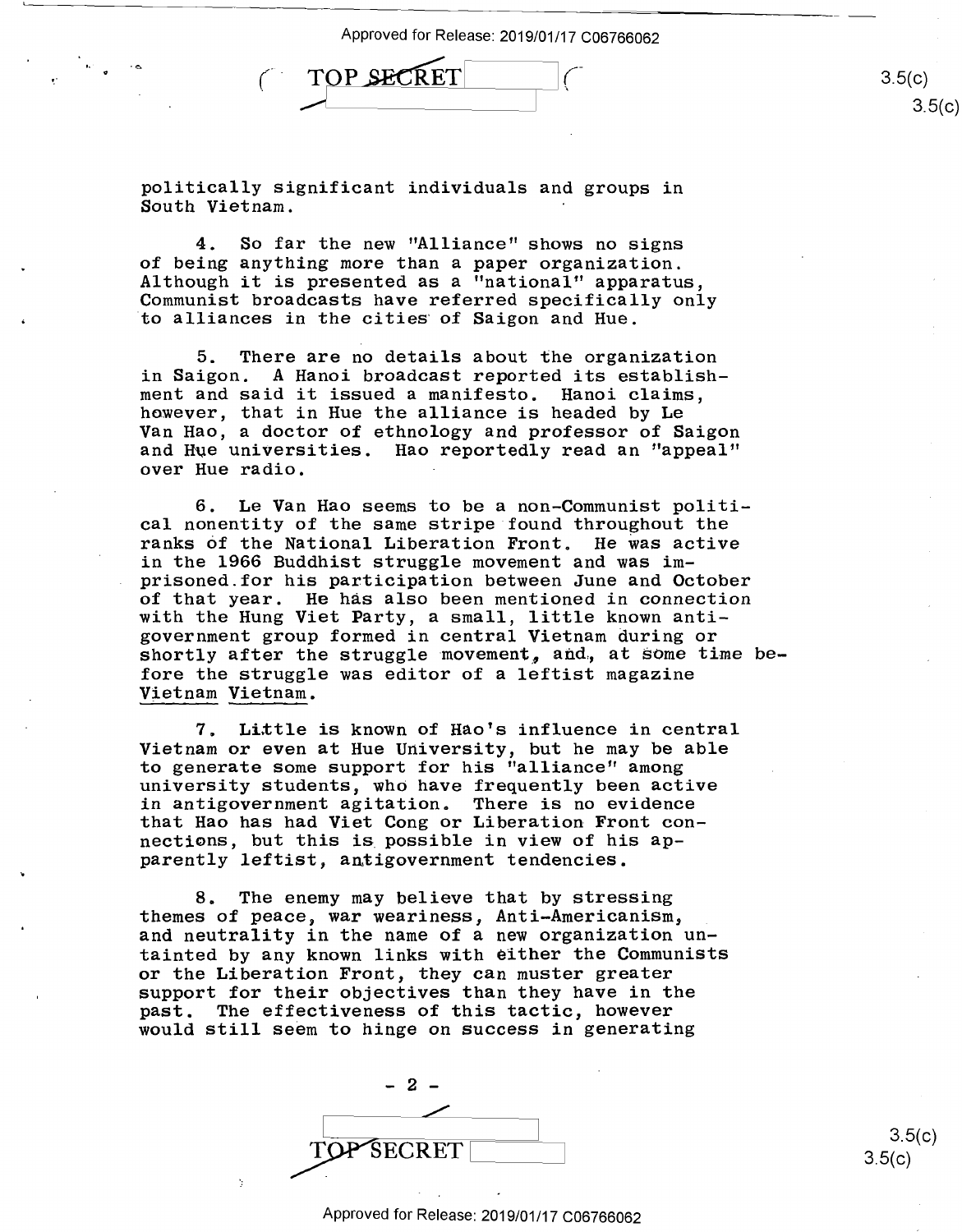Approved for Release: 20  $-$ (iii) TOP-SECRET

some real popular enthusiasm and ferreting out solid some real p0pular enthusiasm and ferreting out solid political support in order to create a power base. political support in order to create <sup>a</sup> power base.

9. It also is conceiveable that, even if the 9. It also is conceiveable that, even if the Communists do not rally much support for the "Alliance," Communists do not rally much support for the "Alliance," · they might try to fashion an administration structure 'they might try to fashion an administration structure to pass off as a "coalition government"--an objective 'to pass off as <sup>a</sup> "coalition government"——an objective frequently mentioned in captured documents as a goal frequently mentioned in captured documents as <sup>a</sup> goal of the "winter-spring" campaign. This could eventually of the "winter—spring" campaign. This could eventually involve staging some kind of 1 'negotia tions" between involve staging some kind of "negotiations" between the Front and groups represented by the "Alliance." the Front and groups represented by the "Alliance." The ensuing "coalition" could then be presented as The ensuing "coalition" could then be presented as the "real" government of South Vietnam. The Communists the "real" government of South Vietnam. The Communists have avoided such a course with the Front itself, have avoided such <sup>a</sup> course with the Front itself, presumably because the Front's failure to develop a presumably because the Front's failure to deve10p <sup>a</sup> presumably because the front's failure to develop a<br>political base makes it so patently a creature of the Communists. Communists. '

## The Military Situation The Military Situation

 $\ddot{\phantom{1}}$ 

À

,. "· *(* 

10. There has been no significant change in the overall military situation. the overall military situation. '

11. Hue continues to be the focal point of heavy 11. Hue continues to be the focal point of heavy enemy pressure in I Corps. A large concentration of enemy pressure in I Corps. A large concentration of Communist troops has been reported massing for an at-Communist troops has been reported massing for an attack against Quang Ngai City. This is unconfirmed, tack against Quang Ngai City. This is unconfirmed, however. Da Nang Air Base has again been subjected however. Da Nang Air Base has again been subjected to 122-mm. rocket fire. to 122-mm. rocket fire.

12. Regimental-sized North Vietnamese forces 12. Regimental—sized North Vietnamese forces are continuing to occupy extensive areas of Kontum are continuing to occupy extensive areas of Kontum City and Ban Me Thuot in the western highlands, with City and Ban Me Thuot in the western highlands, with heavy fighting reported in both cities. In coastal heavy fighting reported in both cities. In coastal II Corps, heavy fighting between allied reaction forces II Corps, heavy fighting between allied reaction forces and three Viet Cong battalions continues in and around and three Viet Cong battalions continues in and around the Binh Thuan province capital of Phan Thiet. the Binh Thuan province capital of Phan Thiet.

13. In III Corps, the provincial capitals of 13. In III Corps, the provincial capitals of Xuan Loe and Ba Ria are reported to be under heavy Xuan Loc and Ba Ria are reported to be under heavy Rudin 1988 and Ba Mid die repersed to be dident nearly communist attack, with the latter city at least 50 percent under enemy control. While no substantial percent under enemy control.. While no substantial fighting is currently underway in the Saigon area, fighting is currently underway in the Saigon area, there are reports that major concentrations of enemy there are reports that major concentrations of enemy forces have infiltrated into the southern portion of forces have infiltrated into the southern portion of the capital.and into the New Port area to the north-the capital and into the New Port area to the north east. These reports are unconfirmed, however.

| TOP SECRET |  |
|------------|--|

 $3.5(c)$  $3.5(c)$ 

3.5(c)

 $3.5(c)$ 

Approved for Release: 2019/01/17 C06766062 Approved forRelease: 2019/01/17 C06766062